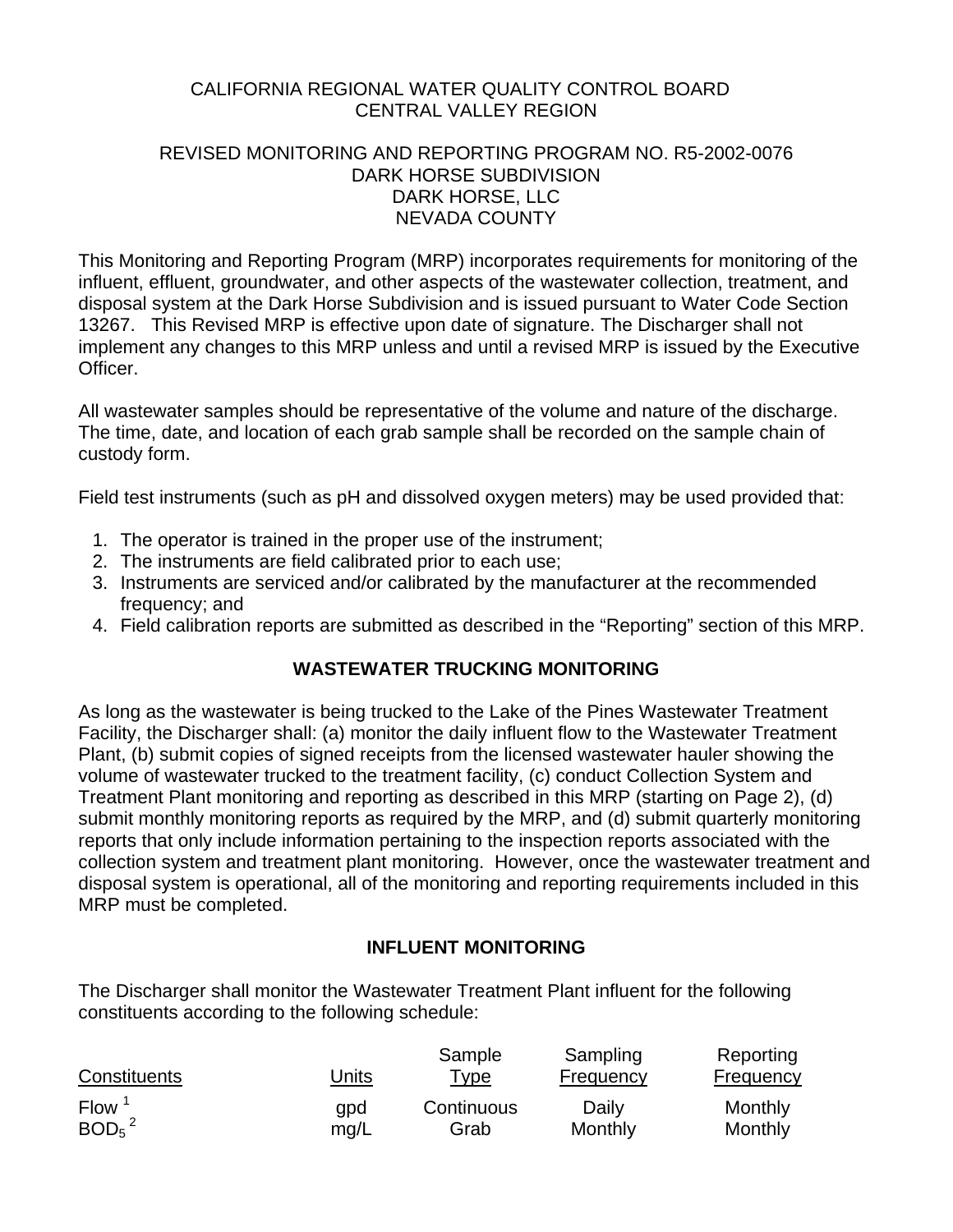#### REVISED MONITORING AND REPORTING PROGRAM NO. R5-2002-0076  $\sim$  2 -DARK HORSE SUBDIVISION DARK HORSE, LLC NEVADA COUNTY

 $1$  Flow shall be determined from a calibrated metering device.

 $2$  5-day, 20 $^{\circ}$ C Biochemical Oxygen Demand

## **EFFLUENT MONITORING**

Effluent samples shall be collected downstream from the effluent pumping tank outfall to the land application areas. Effluent samples should be representative of the volume and quality of the discharge. Sample collection time and person's name collecting them shall be recorded. Effluent discharged to irrigated land application areas shall include at least the following:

| Constituents                    | Units      | Sample<br><b>Type</b> | Sampling<br>Frequency | Reporting<br>Frequency |
|---------------------------------|------------|-----------------------|-----------------------|------------------------|
|                                 |            |                       |                       |                        |
| pH <sup>1</sup>                 | pH units   | Grab                  | Monthly               | Monthly                |
| Turbidity <sup>1</sup>          | NTU        | Grab                  | Monthly               | Monthly                |
| <b>Total Coliform Organisms</b> | MPN/100 mL | Grab                  | Monthly               | Monthly                |
| BOD <sub>5</sub> <sup>2</sup>   | mg/L       | Grab                  | Monthly               | Monthly                |
| <b>Total Dissolved Solids</b>   | mg/L       | Grab                  | Monthly               | Monthly                |
| <b>Total Nitrogen</b>           | mg/L       | Grab                  | Monthly               | Monthly                |
| Nitrate as Nitrogen             | mg/L       | Grab                  | Monthly               | Monthly                |
| <b>Total Kjeldahl Nitrogen</b>  | mg/L       | Grab                  | Monthly               | Monthly                |
| <b>Total Suspended Solids</b>   | mg/L       | Grab                  | Monthly               | Monthly                |

1 Hand held field meter may be used

 $2$  5-day, 20 $^{\circ}$ C Biochemical Oxygen Demand

## **SUBSURFACE IRRIGATION DISPOSAL AREA MONITORING**

Inspections of the subsurface irrigation disposal areas shall be conducted on a monthly basis, and shall consist of a physical evaluation of the disposal site area to determine whether waste is being contained beneath the ground surface. The ground in the immediate vicinity and surrounding the disposal site shall be inspected to determine the presence of effluent on the ground surface. The inspection report shall include any findings of springs, unusual ponding, or otherwise surfacing effluent, which would indicate a failure to the system.

A written report of the conditions observed in each area shall be prepared following each inspection, and shall be submitted with the monthly report. Such written description shall include name of the person making the entry, the condition of all the items listed in the above paragraph, and shall identify any maintenance work necessary (i.e., mowing of grass) on the physical aspects of the system

## **COLLECTION SYSTEM AND TREATMENT PLANT MONITORING**

An operator log shall be kept on-site for all operation and maintenance activities and be made available for review on request. Overflows from either system must be reported immediately in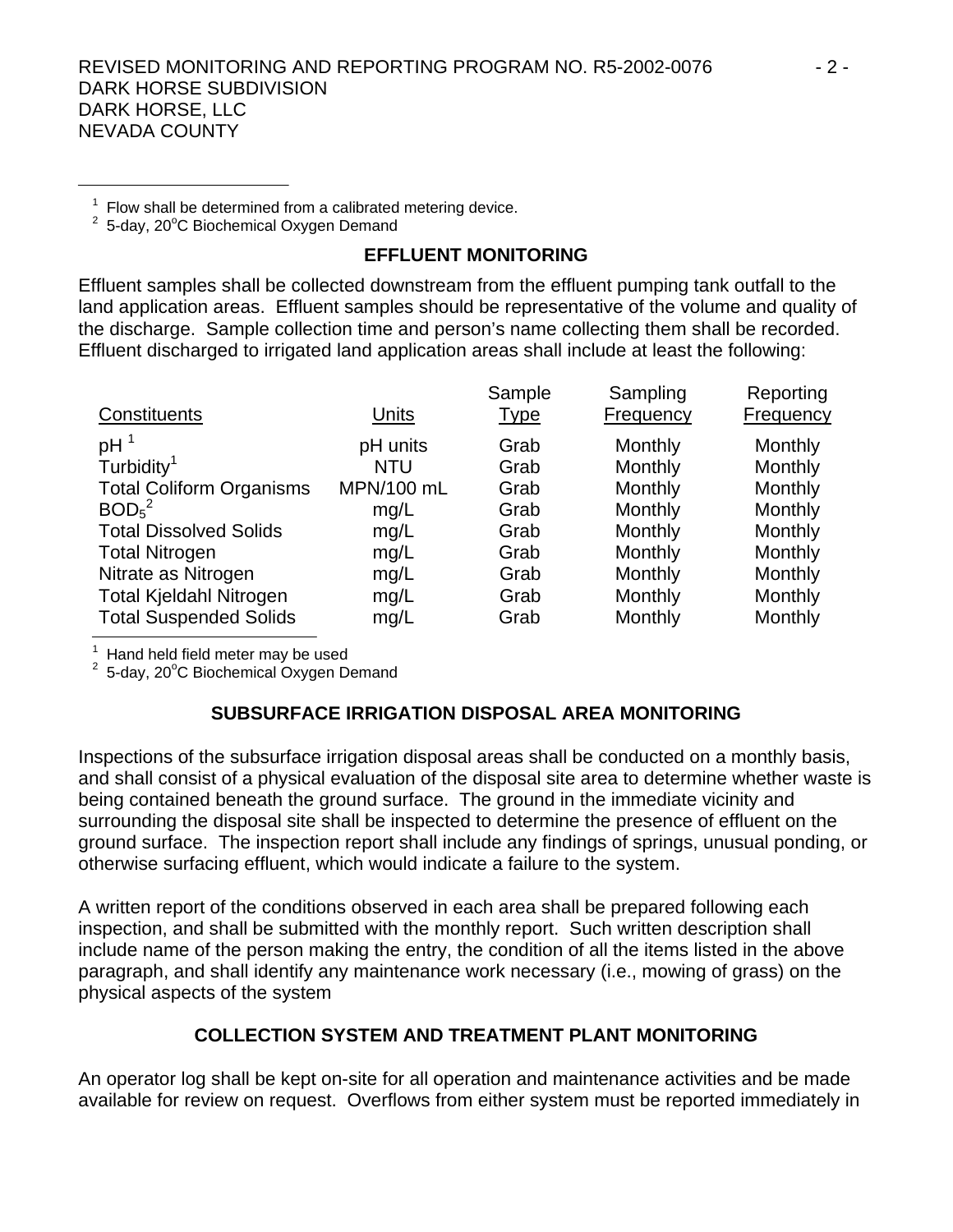accordance with the *Standard Provisions*. Components of the collection system and treatment plant shall be monitored at a minimum for physical condition and operation as follows:

| Inspections per O & M Manual                                                                                                   | $15500$ tillig<br><b>Frequency</b>  |
|--------------------------------------------------------------------------------------------------------------------------------|-------------------------------------|
| Odors, Piping, Manholes, and Grease Traps<br>Odors, Grease, Water Level, and Debris<br>Odors, Cracks, Leaks, and Abnormalities | Quarterly<br>Quarterly<br>Quarterly |
| Odors, Grease, Leaks, and Equip. Function                                                                                      | Quarterly                           |
| Alarm actuation and Auto Dialer function                                                                                       | Quarterly                           |
| Auto function, Operational test and visual fuel                                                                                | Quarterly                           |
|                                                                                                                                | containment                         |

#### **SLUDGE MONITORING**

The volume of sludge removed shall be reported annually. A composite sample of sludge shall be collected in accordance with EPA's POTW Sludge Sampling and Analysis Guidance Document, August 1989, when removed from the digester and tested for the following metals on an annual basis:

| Cadmium  | Copper | <b>Nickel</b> | Mercury |
|----------|--------|---------------|---------|
| Chromium | Lead   | Zinc          | Iron    |

Sampling records shall be retained for a minimum of five years. An entry in the operators log shall be kept of sludge quantities generated and of handling and disposal activities. The log shall be part of the annual report.

#### **GROUNDWATER MONITORING**

Prior to construction and/or sampling of any groundwater monitoring wells, the Discharger shall submit plans and specifications to the Regional Water Board for review and approval. All new wells shall be added to the MRP and shall be sampled and analyzed according to the schedule below.

Prior to sampling, the groundwater elevations shall be measured and the wells shall be purged at least three well volumes until temperature, pH, and electrical conductivity have stabilized. Depth to groundwater shall be measured to the nearest 0.01 feet. Water table elevations shall be calculated and used to determine groundwater gradient and direction of flow. Samples shall be collected using standard EPA methods. The Quarterly Report shall include the following:

|                                 |             | Type of     | Sampling  | Reporting        |
|---------------------------------|-------------|-------------|-----------|------------------|
| Constituent                     | Units       | Sample      | Frequency | <b>Frequency</b> |
| Depth to Groundwater            | $0.01$ feet | Measurement | Quarterly | Quarterly        |
| Groundwater Elevation           | $0.01$ feet | Grab        | Quarterly | Quarterly        |
| <b>Total Coliform Organisms</b> | MPN/100 ml  | Grab        | Quarterly | Quarterly        |

**Reporting**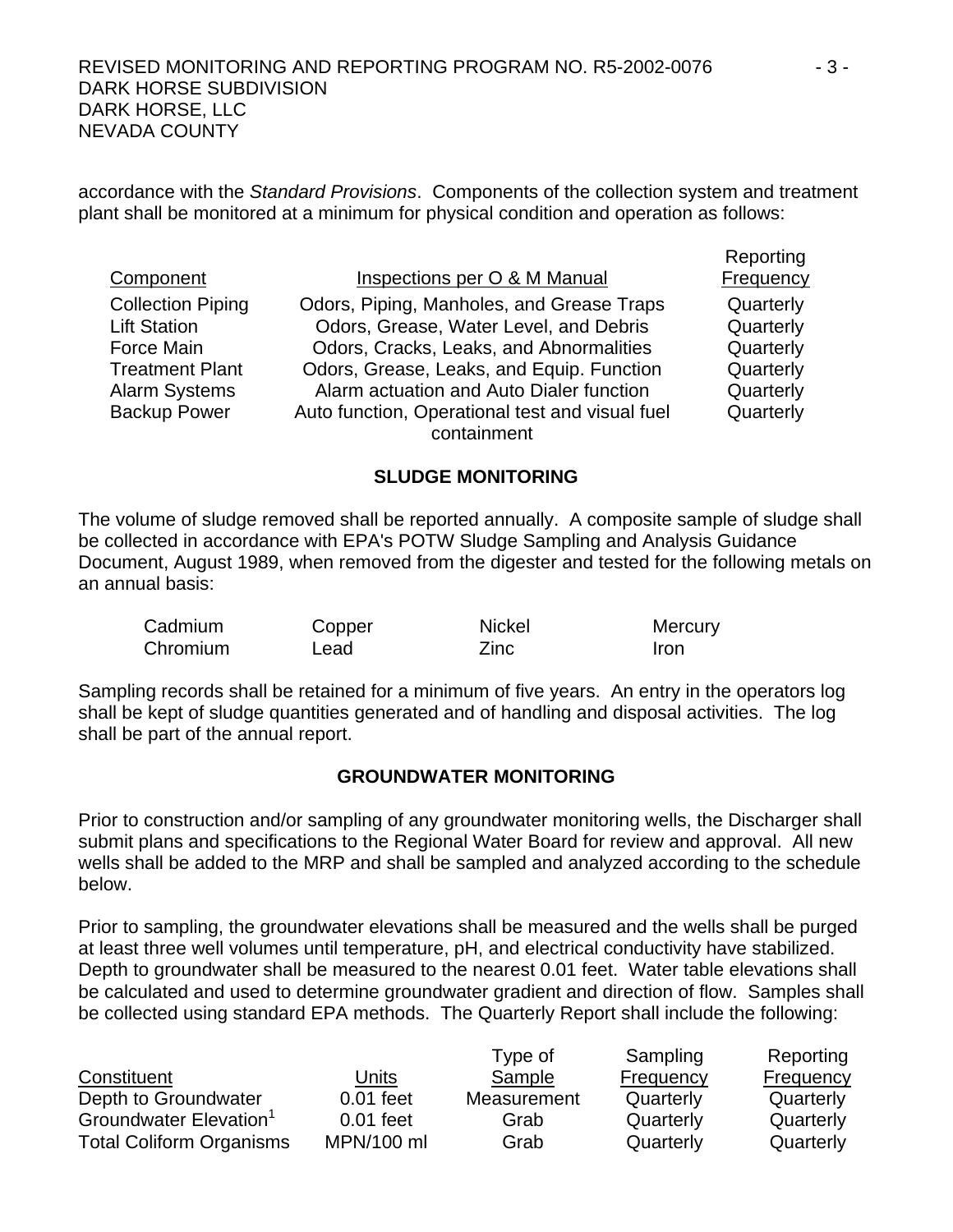## REVISED MONITORING AND REPORTING PROGRAM NO. R5-2002-0076  $-4 -$ DARK HORSE SUBDIVISION DARK HORSE, LLC NEVADA COUNTY

|           | Type of       | Sampling  | Reporting |
|-----------|---------------|-----------|-----------|
| Units     | <b>Sample</b> | Frequency | Frequency |
| pH units  | Grab          | Quarterly | Quarterly |
| $\mu$ g/L | Grab          | Quarterly | Quarterly |
| mg/L      | Grab          | Quarterly | Quarterly |
| mg/L      | Grab          | Quarterly | Quarterly |
| mg/L      | Grab          | Quarterly | Quarterly |
| mg/L      | Grab          | Quarterly | Quarterly |
| mg/L      | Grab          | Quarterly | Quarterly |
| mg/L      | Grab          | Quarterly | Quarterly |
| mg/L      | Grab          | Quarterly | Quarterly |
| mg/L      | Grab          | Quarterly | Quarterly |
| mg/L      | Grab          | Quarterly | Quarterly |
| mg/L      | Grab          | Annually  | Annually  |
|           |               |           |           |

 $1$  Groundwater elevation shall be determined based on depth-to-water measurements using a surveyed measuring point elevation on the well and a surveyed reference elevation.

2 Individual trihalomethane constituent concentrations shall be identified, using EPA Method 8260B or equivalent.<br>3 Standard Minerals shall include, at a minimum, the following elements/compounds: calcium, magnesium,

potassium, sulfate, total alkalinity (including alkalinity series), and hardness.

## **WATER SUPPLY MONITORING**

A sampling station shall be established where a representative sample of the municipal water supply can be obtained. Water supply monitoring shall include at least the following for each water source used during the previous year:

|                                |          | Sampling  | Reporting        |
|--------------------------------|----------|-----------|------------------|
| Constituents                   | Units    | Frequency | <b>Frequency</b> |
| <b>Total Dissolved Solids</b>  | mq/L     | Annually  | Annually         |
| рH                             | pH Units | Annually  | Annually         |
| Standard Minerals <sup>1</sup> | mg/L     | Annually  | Annually         |

Standard Minerals shall include, at a minimum, the following elements/compounds: boron, calcium, magnesium, sodium, potassium, chloride, nitrogen, sulfate, iron, manganese, total alkalinity (including alkalinity series), and hardness.

## **REPORTING**

In reporting monitoring data, the Discharger shall arrange the data in tabular form so that the date, sample type, and reported analytical result for each sample are readily discernible. The data shall be summarized in such a manner to clearly illustrate compliance with waste discharge requirements and spatial or temporal trends, as applicable. The results of any monitoring done more frequently than required at the locations specified in the Monitoring and Reporting Program shall be reported to the Regional Water Board.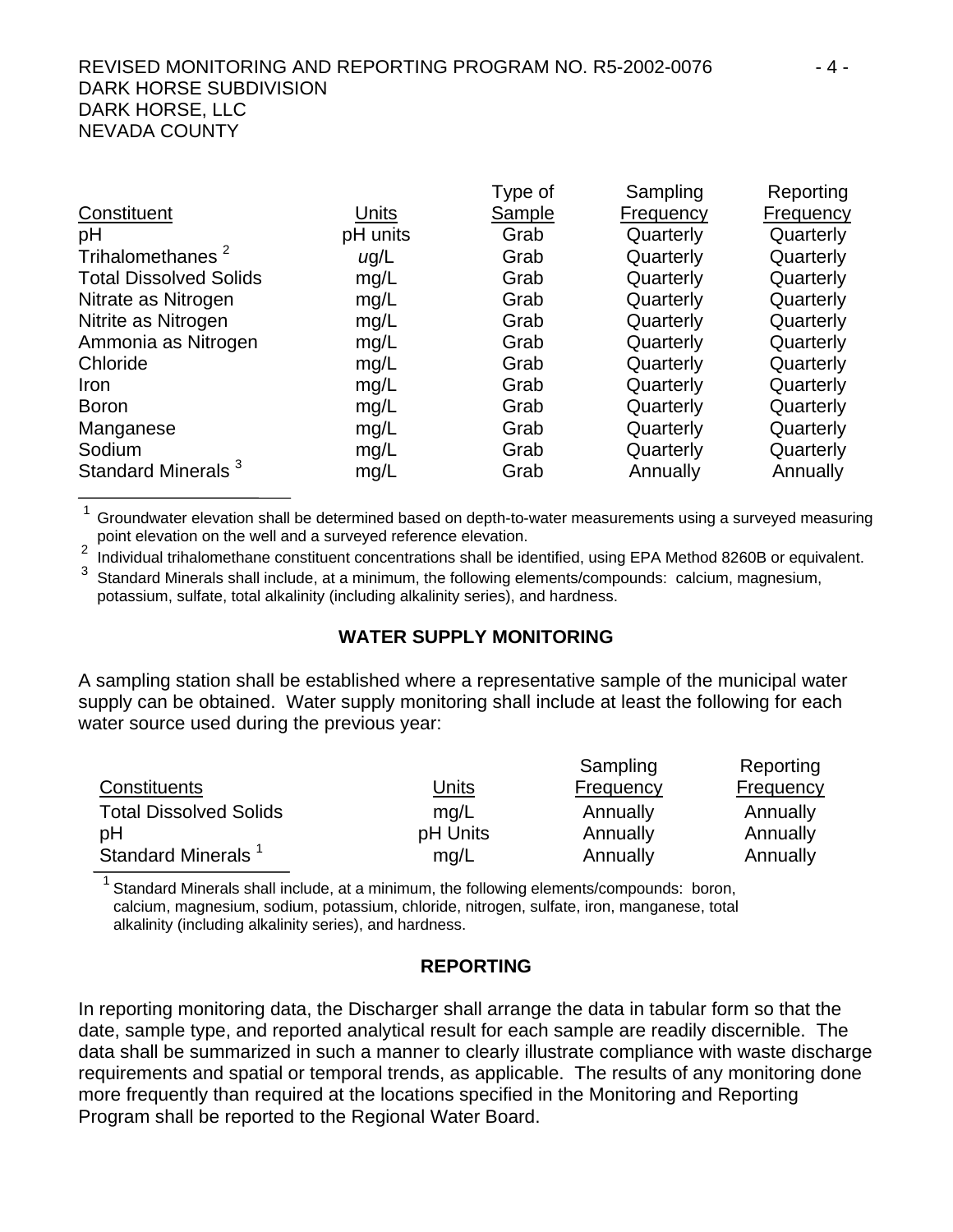As required by the California Business and Professions Code Sections 6735, 7835, and 7835.1, all Groundwater Monitoring Reports shall be prepared under the direct supervision of a Registered Engineer or Professional Geologist and signed by the registered professional.

Certification of the monitoring reports shall be as specified in General Reporting Requirements B.3. of the *STANDARD PROVISIONS AND REPORTING REQUIREMENTS FOR WASTE DISCHARGE REQUIREMENTS*, dated 1 March 1991, which is commonly referenced as the *Standard Provisions*.

# **A. Monthly Monitoring Reports**

Monthly reports shall be submitted to the Regional Water Board on the **1st day of the second month following sampling** (i.e. the January Report is due by 1 March). At a minimum, the reports shall include:

- 1. During the period that the wastewater treatment and subsurface disposal system is not operational, a status report shall be included stating that it is not operational and providing a timeline for completion. In addition, the report shall include copies of signed receipts from the licensed wastewater hauler showing the volume of wastewater trucked to the Lake of the Pines Wastewater Treatment Facility.
- 2. Once the wastewater treatment and disposal system is operational, then the report shall include the following:
	- a. All continuous, daily, weekly, and monthly monitoring conducted during the month;
	- b. A narrative description of all preparatory, monitoring, sampling, and analytical testing activities. The narrative shall be sufficiently detailed to verify compliance with this Monitoring and Reporting Program (MRP), Waste Discharge Requirements (WDRs), and the *Standard Provisions;*
	- c. A comparison of monitoring data to the discharge specifications and an explanation of any violation of those requirements. Data shall be presented in tabular format;
	- d. If requested by staff, copies of laboratory analytical report(s); and
	- e. A calibration log verifying calibration of all hand-held monitoring instruments and devices used to comply with the prescribed monitoring program.

## **B. Quarterly Monitoring Reports**

The Discharger shall establish a quarterly sampling schedule for groundwater monitoring such that samples are obtained approximately every three months. Quarterly monitoring reports shall be submitted to the Board by the **1st day of the second month after the quarter** (i.e. the January-March quarterly report is due by May  $1<sup>st</sup>$  and may be combined with the monthly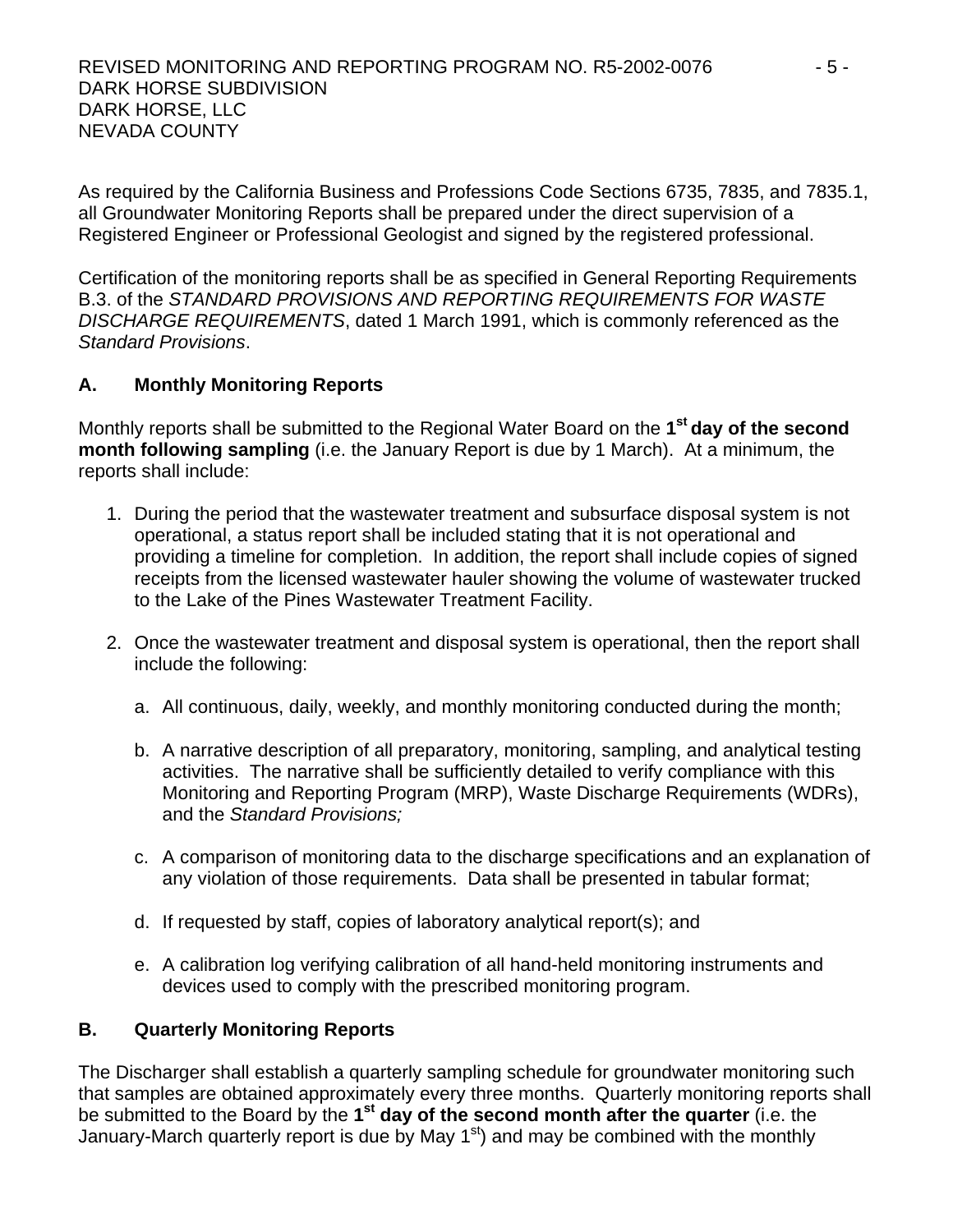report. The Quarterly Report shall include the following:

- 1. Results of groundwater monitoring;
- 2. A narrative description of all preparatory, monitoring, sampling, and analytical testing activities for the groundwater monitoring. The narrative shall be sufficiently detailed to verify compliance with the WDR, this MRP, and the Standard Provisions and Reporting Requirements. The narrative shall be supported by field logs for each well documenting depth to groundwater; parameters measured before, during, and after purging; method of purging; calculation of casing volume; and total volume of water purged;
- 3. Calculation of groundwater elevations, an assessment of groundwater flow direction and gradient on the date of measurement, comparison of previous flow direction and gradient data, and discussion of seasonal trends if any;
- 4. A narrative discussion of the analytical results for all groundwater locations monitored including spatial and temporal tends, with reference to summary data tables, graphs, and appended analytical reports (as applicable);
- 5. A comparison of monitoring data to the groundwater limitations and an explanation of any violation of those requirements;
- 6. Summary data tables of historical and current water table elevations and analytical results;
- 7. A scaled map showing relevant structures and features of the facility, the locations of monitoring wells and any other sampling stations, and groundwater elevation contours referenced to mean sea level datum; and
- 8. Inspection reports associated with the wastewater collection system and treatment plant.

# **C. Annual Monitoring Report**

The December monthly report (due by 1<sup>st</sup> day of February each year) shall also serve as an Annual Monitoring Report. At a minimum, the Annual Monitoring Report shall include the following:

- 1. The contents of the December quarterly report and summarize all data collected during the year;
- 2. Tabular and graphical summaries of all well monitoring data obtained during previous years;
- 3. Information about disposal of screenings, sludges from domestic wastewater septic tanks, or other solids removed from liquid wastes that were disposed during the year such as volume, location, date, and transportation used;
- 4. A scaled Subdivision map showing each lot's status, its type of wastewater disposal system, location of the Community Collection System, lift stations, Community Disposal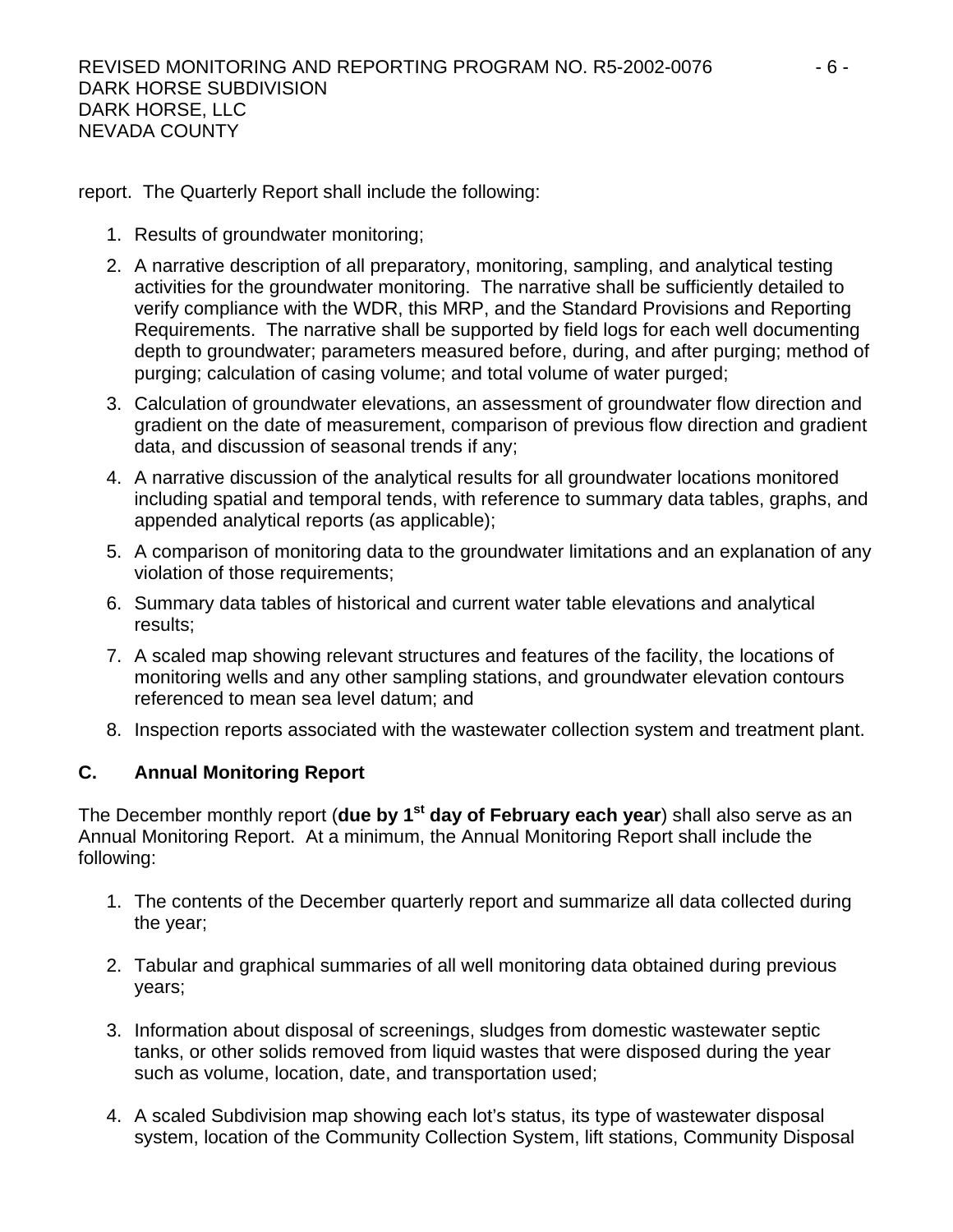System, surface water monitoring locations, groundwater monitoring wells, and other relevant monitoring points, structures, and/or features of the wastewater collection, treatment, and disposal systems;

- 5. A narrative discussion of the analytical results for all media and locations monitored, including spatial and temporal trends, with reference to summary data tables, graphs, and appended analytical reports (as applicable);
- 6. A comparison of monitoring data to the discharge specifications, groundwater limitations and surface water limitations, and explanation of any violation of those requirements;
- 7. A discussion of any data gaps and potential deficiencies/redundancies in the monitoring system and/or reporting program;
- 8. The names, certificate grades, and general responsibilities of all persons employed by the Discharger;
- 9. The names and telephone numbers of persons to contact regarding the plant for emergency and routine situations;
- 10. A statement certifying when the flow meter and other monitoring instruments and devices were last calibrated, including identification of who performed the calibration;
- 11. A statement certifying whether the current operation and maintenance manual, and contingency plan, reflect the wastewater treatment and disposal facilities as currently constructed and operated, and the dates when these documents were last revised and last reviewed for adequacy; and
- 12. Results of the annual water supply monitoring.

A letter transmitting the self-monitoring reports shall accompany each report. Such a letter shall include a discussion of requirement violations found during the reporting period, and actions taken or planned for correcting noted violations, such as operation or facility modifications. If the Discharger has previously submitted a report describing corrective actions and/or a time schedule for implementing the corrective actions, reference to the previous correspondence will be satisfactory. Pursuant to Standard Provisions, General Reporting requirements B.3, the transmittal letter shall contain the following statement by the Discharger, or the Discharger's authorized agent:

*"I certify under penalty of law that I have personally examined and am familiar with the information submitted in this document and all attachments and that, based on my inquiry of the those individuals immediately responsible for obtaining the information, I believe that the information is true, accurate, and complete. I am aware there are significant penalties for submitting false information, including the possibility of fines and imprisonment for knowing violations."*